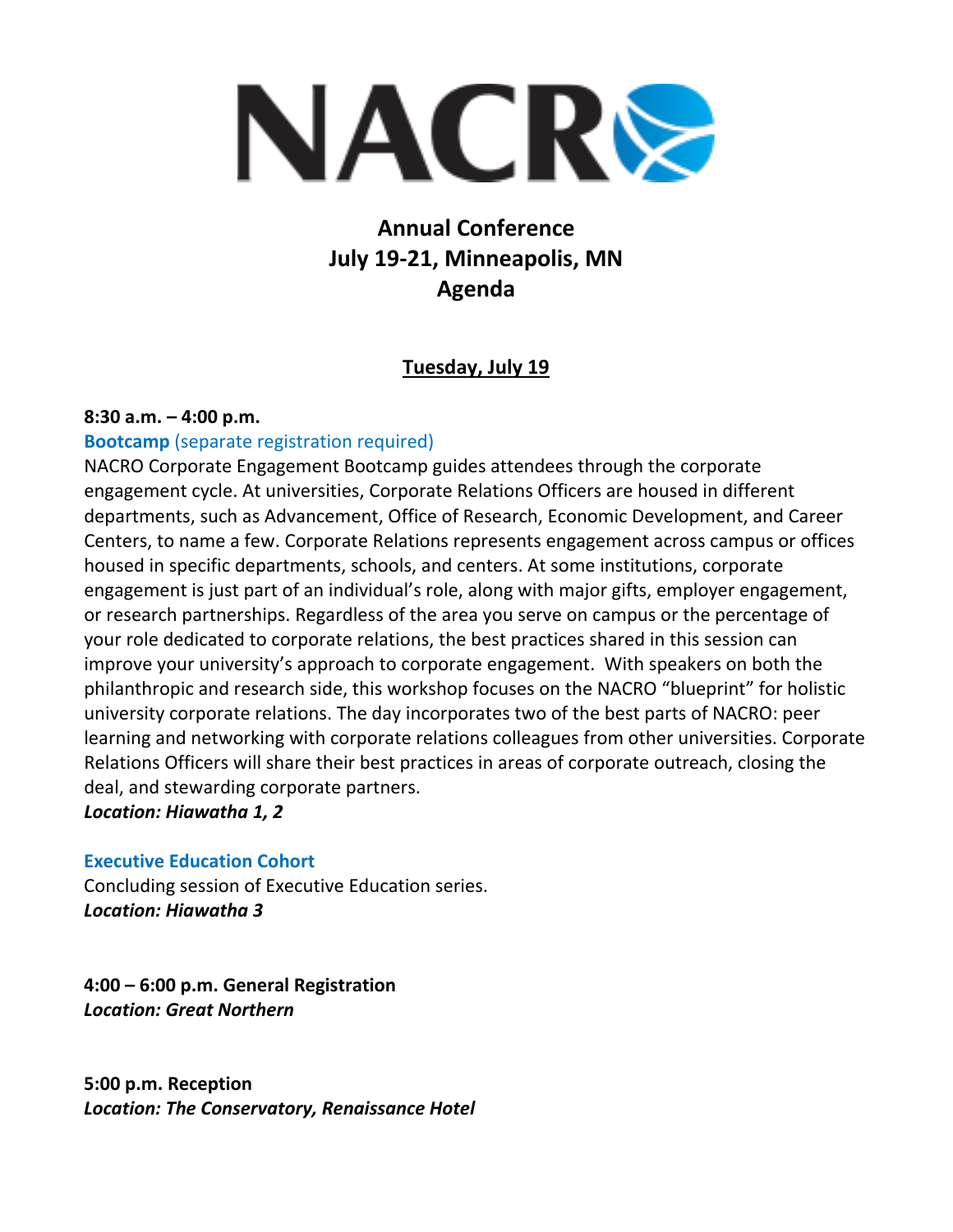## **Wednesday, July 20**

**7:00 a.m. Registration** *Location: Great Northern* 

## **7:30 a.m. Breakfast** *Location: Conservatory/Great Northern*

*Please sit at tables assigned to your geographic region and meet your neighbors!*

## **8:00 a.m. Welcome**

NACRO 2021-22 Co-Presidents: [Barry Dickerson,](https://www.linkedin.com/in/barry-dickerson-88a53b38/) Managing Director of Corporate Relations, Office of Advancement, Gies College of Business, University of Illinois; [Charley Hasemann,](https://www.linkedin.com/in/charley-hasemann-04a6a81/) Associate VP for Innovation & Economic Development, Michigan State University Innovation Center

## **8:15 a.m. Keynote**

## **The Impact of Innovation**

Building integrated capabilities to solve problems and challenges through research discovery and innovation across disciplines and inclusive of all types of outcomes is essential to generating societal and economic impact. In this session, panelists will describe the Minnesota Model for organizing university assets to effectively collaborate with public, private, and community partners to create impact to translate research discoveries and create a talent pipeline.

## **Moderator:** [Peter Frosch,](https://www.linkedin.com/in/peter-frosch/) Chief Executive Officer, GREATER MSP

**Panelists:** [Steve Corkery,](https://www.linkedin.com/in/corkery/) Assistant Vice President, Corporate Engagement Center, University of Minnesota; [Rick Huebsch,](https://www.linkedin.com/in/rhuebsch/) Executive Director, Office for Technology Commercialization, University of Minnesota; [Amy Kircher,](https://www.linkedin.com/in/amy-kircher-1a620540/) Associate Vice President, Research, University of Minnesota

## **9:00 a.m. Networking Break**

## **9:15 – 10:15 a.m. Concurrent Sessions**

## **Renewed Engagement with a Regional Campus**

You've known about main campus partnerships —now find out how to effectively reengage with regional campus partners! Introducing a new way to think about higher education, learning, and technology that prioritizes the benefits of a regional campus and its key partnerships. Khatmeh Osseiran-Hanna and Christina Koren will illustrate how the value of reinvigorating a regional campus could be overlooked. The presentation will explain how strategic partnerships are most powerfully leveraged, and, when used effetively, how it can ensure that future investment and meaningul interactions for the campus partners, and their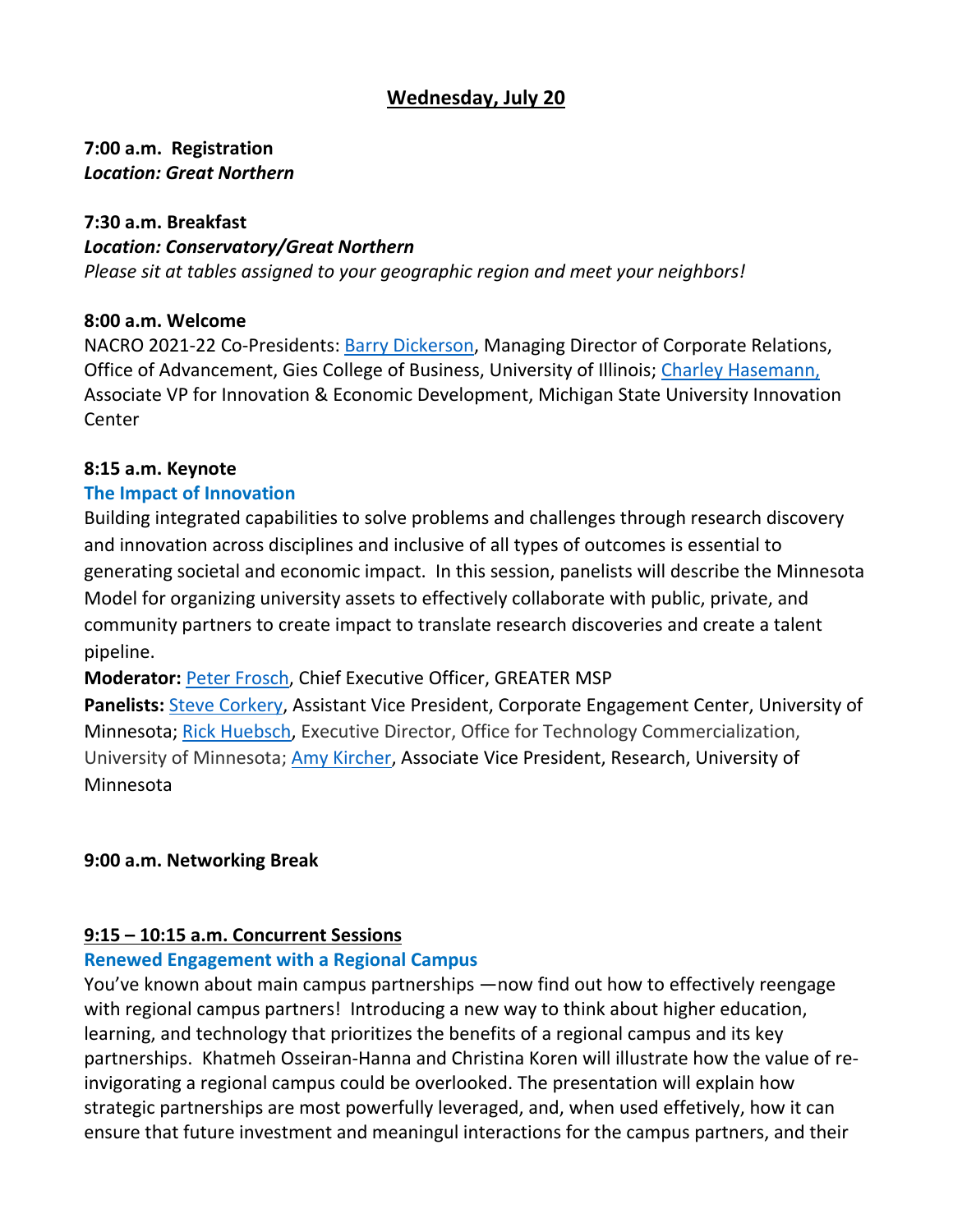community. The session will encompass tips, advice, and valuable lessons learned when creating OR reengaging with partnerships involving local community, government, and industry. all of this with the goal of making the regional campus vital to the economic and social fabirc of its area.

## **Audience:** Early Career/All

**Presenters:** [Christina Koren,](https://www.linkedin.com/in/christinajkoren/) Director of Strategic Partnerships, Indiana University of Pennsylvania; [Khatmeh Osseiran-Hanna,](https://www.linkedin.com/in/khatmehosseiranhanna/) Vice President for University Advancement, Indiana University of Pennsylvania

**Session Manager:** [John Douglas,](https://www.linkedin.com/in/john-douglas-73890912/) Assistant Development Director, Corporate and Foundations, Northern Arizona University

## *Location: Zephyr*

## **DEI Across Systems and Institutions - How to Scale Significant Change and Accelerate the Arc Towards Justice**

Many corporate partners and many universities are working through DEI initiatives. How do we organize priorities, chose what is scaleable, persuade funders to support scaling up, then track results. In this panel, our focus is on five areas or frameworks:

- 1. Talent Recruiting and Development
- 2. Diversity Management and Bias Training
- 3. Community Impact
- 4. Scholarships
- 5. Industry specific DEI research

**Audience:** Mid-Career

**Presenters:** [Brian Ibsen,](https://www.linkedin.com/in/brianibsen/) Senior Director of Corporate and Foundation Relations, University at Buffalo; [Anthony Peebles,](https://www.linkedin.com/in/tonypeebles/) Director of Diversity Advancement, Case Western University **Session Manager**: [Priya Baboo,](https://www.linkedin.com/in/priya-baboo-0039a93/) Senior Director of Corporate & Industry Engagement, Penn State College of Engineering

*Location: Hiawatha 1, 2* 

## **The Realities of Working with Faculty in Corporate Engagement**

Faculty engagement is an important aspect of university-corporate relationships; however, it can be difficult to involve faculty in the process of creating or maintaining a corporate partnership. It is important to have realistic expectations of faculty involvement, as their collaboration may be influenced by tenure status, willingness to engage, and their unit's perception of corporate culture. Join Arizona State University and Stanford University as we discuss ways to start an open dialogue within your institution about faculty-corporate engagement, the nuanced motivations of faculty and academic units, and review case studies of faculty buy-in with external partners. Our presentation will offer best practices and ideas for engagement, and promotes the benefits of comprehensive corporate partnerships. **Audience:** Mid-Career

**Presenters:** [Elaine Armfield,](https://www.linkedin.com/in/elainearmfield/) Director, Corporate Engagement, Knowledge Enterprise, Arizona State University; [Joseph Huang,](https://www.linkedin.com/in/jhuangwithnmr/) PhD, Executive Director of Strategic Research Initiatives, Computer Science, Stanford University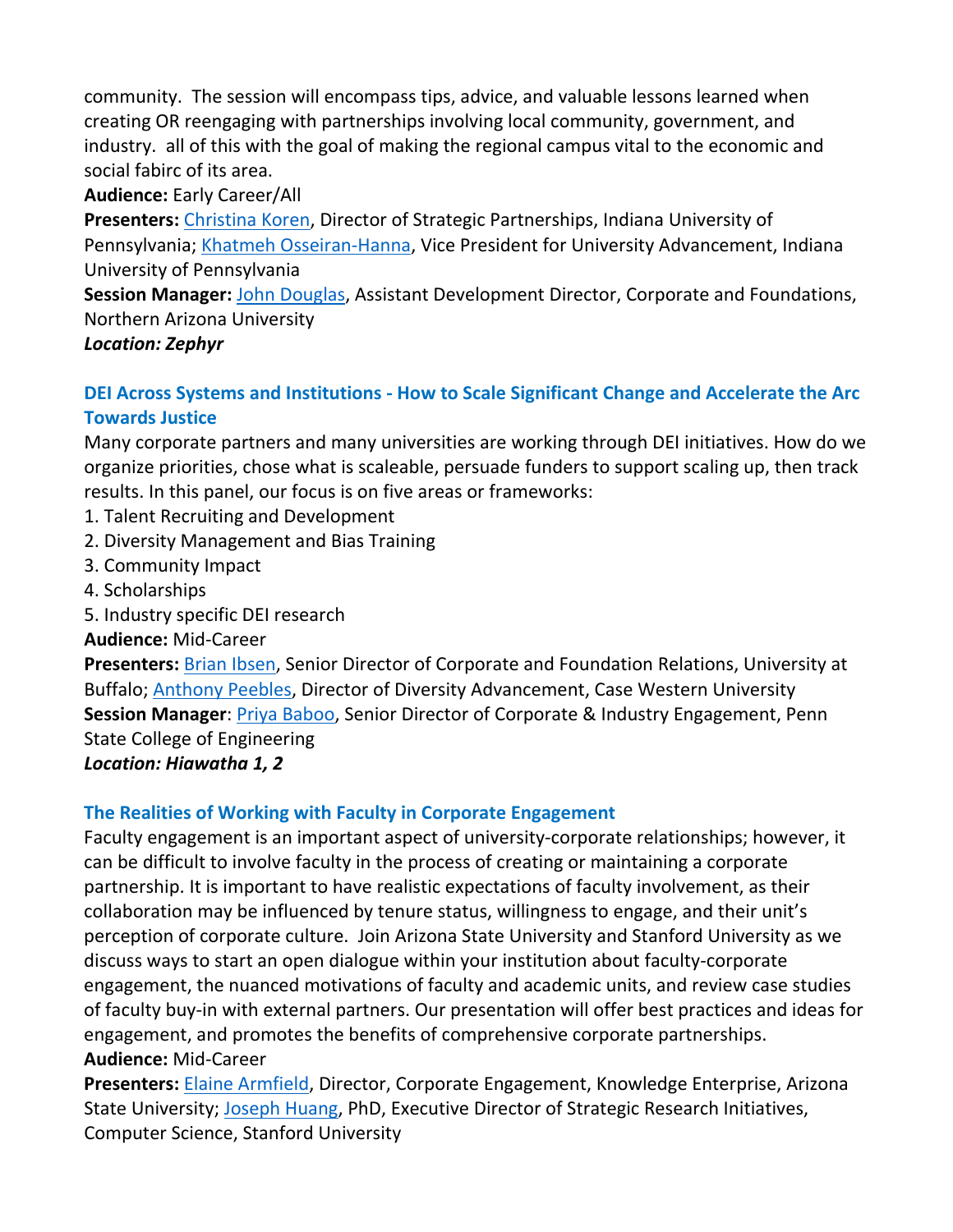**Session Manager**: [Joseph Huang,](https://www.linkedin.com/in/jhuangwithnmr/) PhD, Executive Director of Strategic Research Initiatives, Computer Science, Stanford University *Location: Southern Pacific*

#### **10:15 a.m. Networking Break**

#### **10:30 – 11:30 a.m. Concurrent Sessions**

#### **Welcoming Companies to America's Largest University**

When welcoming corporate visitors, how do you craft an effective in-person or virtual visit that showcases the resources and talents of your organization? Whether you are a seasoned corporate engagement officer or new to the field, join Arizona State University as we discuss the creation of a corporate visit. Participants will learn how to assess which university assets are the most appropriate for a visitor, hear about good and bad experiences with visits, and discover best practices they can apply to their organization.

#### **Audience**: Early Career/All

**Presenters**: [Sarah Allin,](https://www.linkedin.com/in/sarah-allin-85412240/) Business Development Specialist, Arizona State University; [Lauren](https://www.linkedin.com/in/laurenbalconi/)  [Balconi,](https://www.linkedin.com/in/laurenbalconi/) Executive Administrative Support Specialist, Arizona State University **Session Manager**: [Dana Ulrich,](https://www.linkedin.com/search/results/all/?keywords=dana%20ulrich&origin=RICH_QUERY_SUGGESTION&position=0&searchId=a6e4c287-c70d-4d78-bc8b-c1a205dc1631&sid=vjw) Director, Corporate Engagement, Washington State University *Location: Hiawatha 1, 2* 

## **Unique Partnerships at Small Universities**

Smaller universities can leverage their flexibility and niche programs to establish unique partnerships with industry. Offering unique and meaningful engagement opportunities for industry creates mutually beneficial partnerships and innovative learning opportunities for students. Three partnerships will be featured, demonstrating how small universities can position themselves to enhance student experience on campus, while also meet the goals of industry partners.

## **Audience:** Early Career/All

**Presenters:** [Bryan Barts,](https://www.linkedin.com/in/bryanbarts/) Director of Career Services, University of Wisconsin-Stout; [Travis](https://www.linkedin.com/in/travisderickson/)  [Erickson,](https://www.linkedin.com/in/travisderickson/) Senior Principal Packaging Engineer, Technical Fellow, Medtronic; [Patricia Meuers,](https://www.linkedin.com/in/patmeuers/) Vice President, FindLaw Digital Solutions, Thomson Reuters; [Sarah Murawski,](https://www.linkedin.com/in/sarah-murawski-403386b7/) Graphic Design Manager, Great Northern Corporation

**Session Manager**: [Michelle Dingwall,](https://www.linkedin.com/in/michelle-dingwall-922954b0/) Senior Gift Officer, Corporate Relations, University of Wisconsin-Stout

## *Location: Zephyr*

## **Collaborating with Industry and Local Government to Create a Win/Win/Win Partnership**

Over 12 months during the height of the COVID pandemic, Texas State University, SPIN Scooters (a division of Ford Mobility) and the City of San Marcos, Texas collaborated to create a win/win/win partnership to provide enhanced mobility options for Texas State's 38,000 students and San Marcos' 68,000 residents, an attractive business for SPIN and financial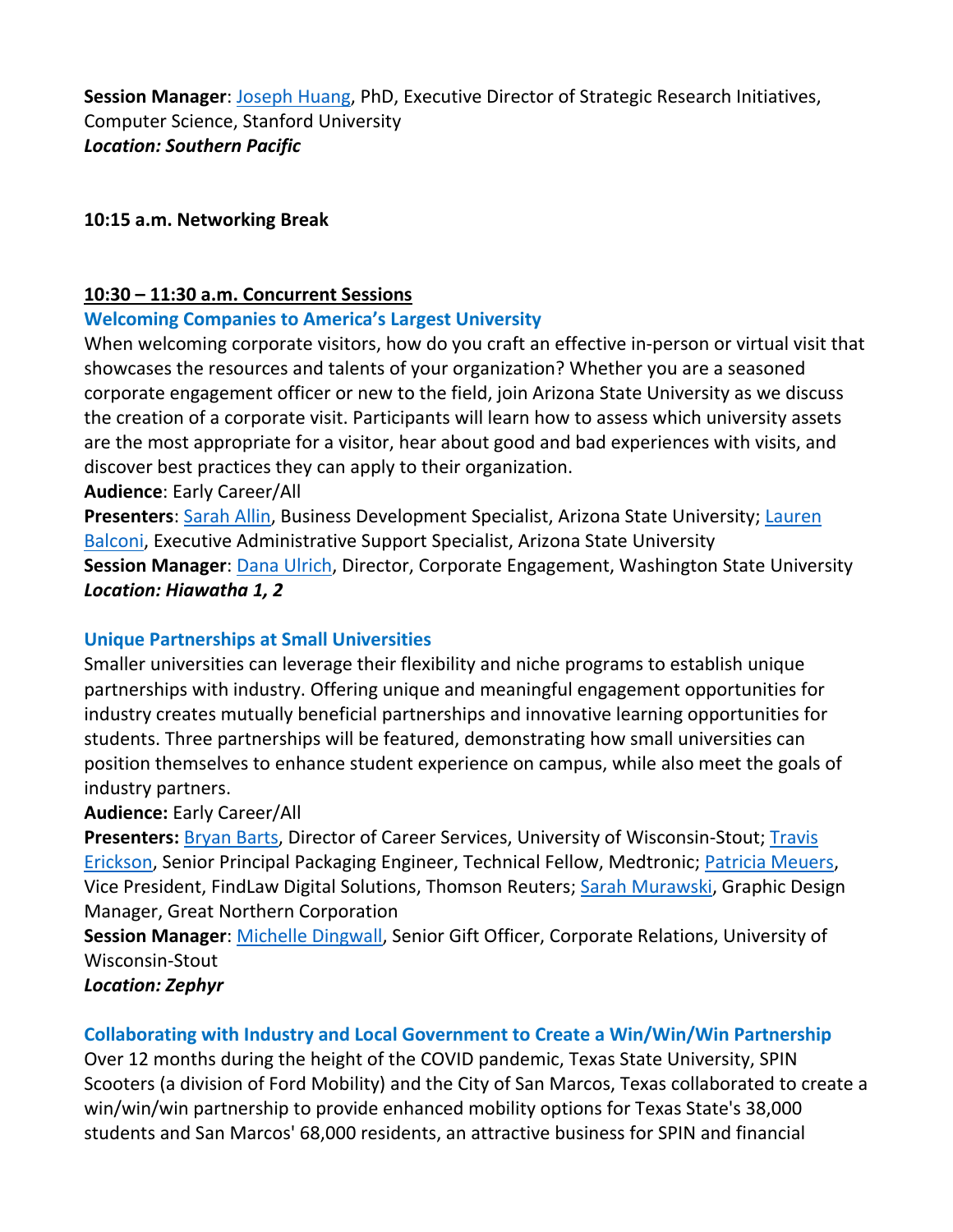support for Texas State and San Marcos programs. The session will discuss how the partners defined a common vision of success, the process followed to define and achieve "stage gate" goals, and the creation of value for all partners.

**Audience**: Advanced

**Presenters**: [Ron Epperson,](https://www.linkedin.com/in/ronepperson/) Executive Director Industry Strategic Partnerships, Texas State University; TBD

**Session Manager**: [Aaron Moszer,](https://www.linkedin.com/search/results/all/?keywords=aaron%20moszer&origin=RICH_QUERY_SUGGESTION&position=0&searchId=cdea626a-5255-469d-a942-3c7863073e7e&sid=M7e) Director of Corporate and Foundtion Relations at University of Delaware

*Location: Southern Pacific*

## **11:30 a.m. Networking Break**

#### **11:45 a.m. Lunch & Keynote**

#### **Strive to Thrive, Not Just Survive**

In order to thrive, wellbeing involves a comprehensive approach to all aspects of one's life: emotional, physical, social, financial, and workplace. Over the last few years, every aspect of our lives has changed, expectations have increased, and resources have decreased, contributing to feelings of uncertainty, stress, and added pressures for perfection. The "new normal" has been anything but normal, and many find themselves mentally and physically exhausted, and approaching burn out. While it is important to acknowledge feeling unsettled, these experiences can be transformed into motivation and foster resilience. Dr. Milanak will provide strategies to take back control over your worries and emotions, reinvigorate your passion for work, and maximize performance. She will also provide additional tips on how to achieve true work-life balance, reconnect with friends and family, and be able to relax at the end of each day to achieve sweet dreams during times of unrest, and not just survive. **Presenter:** [Dr. Melissa Milanak,](https://www.linkedin.com/in/melissaemilanakphd/) Mind Impact Consulting

*Location: Great Northern Ballroom*

## **1:15 p.m. Networking Break**

## **1:30 – 2:30 p.m. Concurrent Sessions**

**"For our Neighbor's Good:" Connecting with Industry Partners to Impact Community** Through this panel presentation, you will hear from current Bethel University President Ross Allen. Ross spent most of his career at Medtronic and will share his ideas on corporation connection through this unique lens. We also welcome a current Medtronic research partner, Ken Rohly, PhD, who will speak into the unique value small schools can bring to research partnerships. Industry partner, Dan Lindh, President and CEO of Presbyterian Homes has shaped Bethel's curriculum and academic offerings through his participation in a CEO network that was a key resource resulting in academic innovations. This includes the development of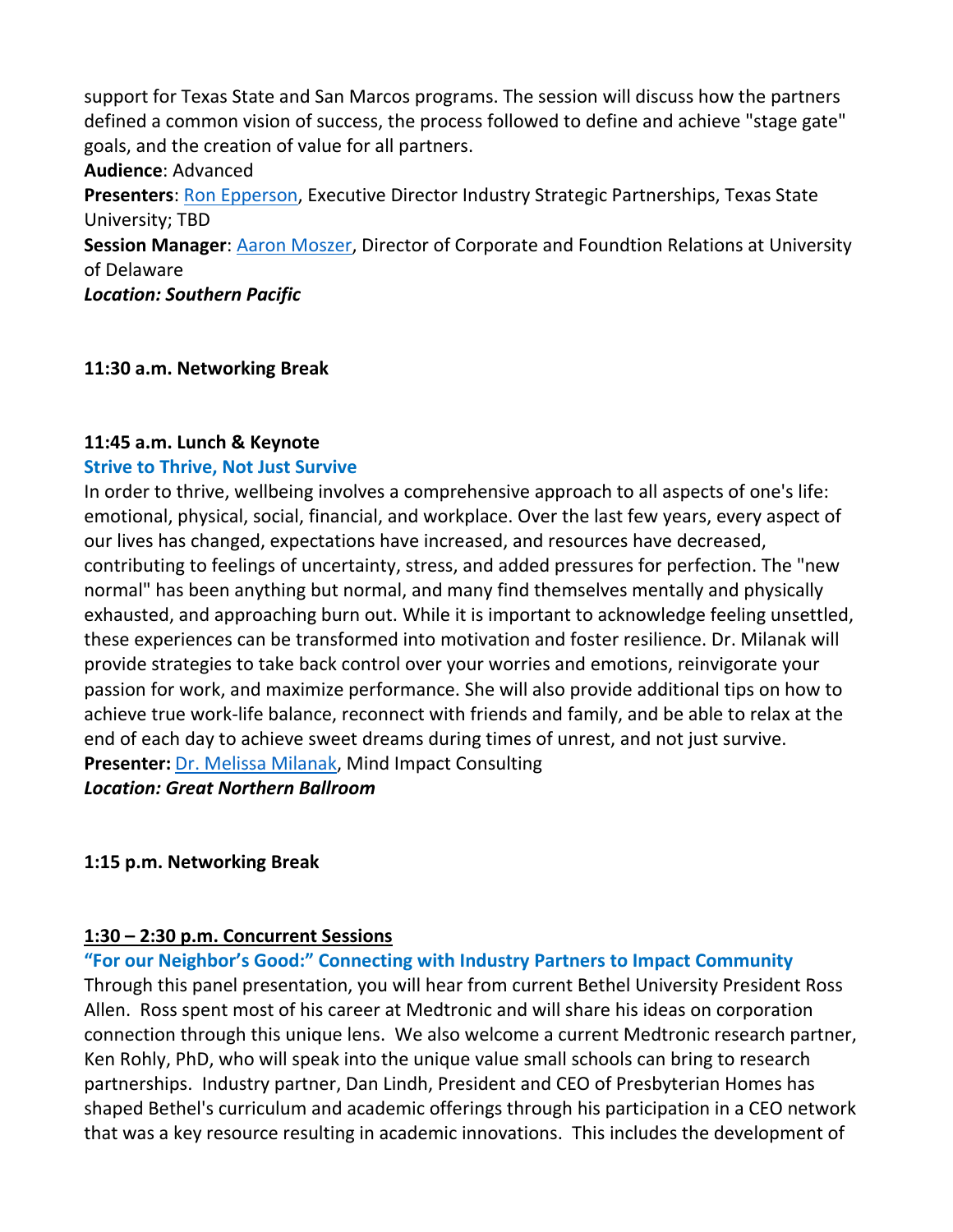the Healthcare endorsement. The moderator for this group will be Robin Rylaarsdam, Provost at Bethel University and a molecular biologist by training. Together with Art Erdman, PhD, of the Department of Mechanical Engineering at the University of Minnesota, they will share about the recent connection with the University of Minnesota's Bakken Institute, and the value of collaboration with other universities.

## **Audience:** Mid-Career

**Presenters:** [Ross Allen,](https://www.linkedin.com/in/ross-allen/) President, Bethel University; [Arthur Erdman,](https://cse.umn.edu/me/arthur-erdman) Associate Director, Innovation Pillar, Institute for Engineering in Medicine, Department of Mechanical Engineering, University of Minnesota; [Dan Lindh,](https://www.preshomes.org/get-to-know-us/leadership-team) President & CEO of Presbyterian Homes; [Ken Rohly,](https://www.linkedin.com/in/ken-rohly-457a2510/) Senior Principal Materials Engineer, Medtronic; [Robin Rylaarsdam,](https://www.linkedin.com/in/robin-rylaarsdam/) Provost, Bethel University (moderator)

**Session Manager**: [Pam Buchanan,](https://www.linkedin.com/search/results/all/?keywords=pamela%20buchanan&origin=RICH_QUERY_SUGGESTION&position=0&searchId=450529d1-70e0-4b45-8b3e-a0ad3ddee806&sid=%2CT%3A) Senior Corporate & Foundation Relations Officer, Bethel **University** 

## *Location: Southern Pacific*

## **Engaging Industry from Rural Campuses & Outside of Major Economic Clusters**

While building strategic relations is never straightforward, doing so from universities located outside of economic centers and in rural settings requires additional creativity to develop industry partnerships. This session will look at how the University of Mississippi and Washington State University manage corporate engagement and industry relations from their rural locations, from working with local manufacturing sites to developing key connections at corporate offices to support mutually-beneficial partnerships. This session will focus on how to work at various layers of company, manage cross-campus relationships, and lead effective visits by using several case-studies of industry partnerships at each school. **Audience**: Early Career/All

**Presenters**: [Hughes Miller,](https://www.linkedin.com/in/hughesmiller/) Director of Industry Engagement, University of Mississippi; [Dana](https://www.linkedin.com/in/dana-ulrich-5766474/)  [Ulrich,](https://www.linkedin.com/in/dana-ulrich-5766474/) Director of Corporate Engagement, Washington State University

**Session Manager:** [Charlie Lemke,](https://www.linkedin.com/in/charleslemcke/) Associate Director of Corporate Engagement, University of California-Davis

*Location: Zephyr*

## **Utilizing Technology to Drive Business Development in Corporate Relations**

University corporate relations offices are evolving to keep up with industry partner needs and are better utilizing technology to help. In this session, you will learn what the future could look like at your university related to data driven and marketing focused roadmaps for success. The session will also have examples of intuitive content on resources and strategies a corporate relations officer can use for philanthropic pursuits. Join us in this interactive session, with time built in for audience Q&A, to learn about technology for data management and marketing tools for success.

## **Audience:** Early Career/All

**Presenters**: [Stacey Barnes,](https://www.linkedin.com/in/stacey-barnes-738a98232/) Director of Intelligence & Assessment, Iowa State University Foundation; [Rashmi Tenneti,](https://www.linkedin.com/in/rashmitenneti/) Associate Director, Marketing & Communications, Office of Corporate Relations, University of Illinois Urbana-Champaign; [Sacha Patera,](https://www.linkedin.com/in/sachapatera/) Associate Vice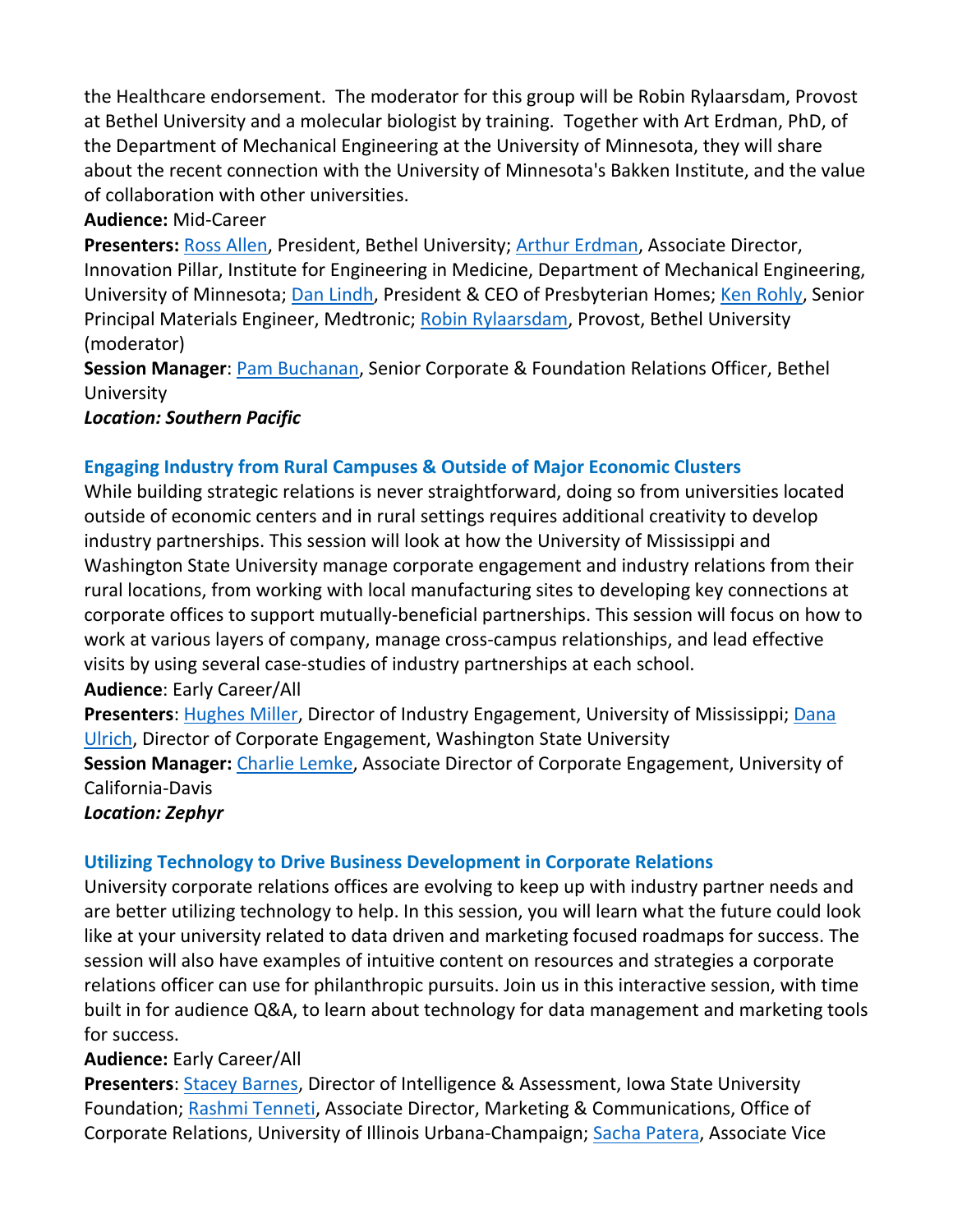President of Corporate Engagement, Rutgers University; [Jason King,](https://www.linkedin.com/in/jason-king-4236544b/) Senior Associate Director of Corporate Relations, University of California, Irvine (moderator) **Session Manager**: [Megan Puzey,](https://www.linkedin.com/search/results/all/?keywords=megan%20puzey&origin=RICH_QUERY_SUGGESTION&position=0&searchId=ecd64e07-c10b-4712-a109-6a65062d5c3c&sid=4VL) Director of Operations at Office of Corporate Relations, University of Illinois *Location: Hiawatha 3*

#### **Industry Perspective - University Relations Programs**

This session features three industry representatives who are managing or building their company University Relations Program. Both companies and universities attempt to break down silos for engagement, especially related to recruiting, philanthropy and research. While university best practice is a holistic approach to corporate relations, companies are in varying stages of managing university relations in a comprehensive manner. This session will share the company perspective on university relations including key determinants for selecting universities, goals for engagement, partnership levels, and insight into the company decision making process.

#### **Audience**: All

**Speakers**: [Leah Broderick-Niedermann,](https://www.linkedin.com/in/leahbroderickniedermann/) University Relations Campus Regional Lead Southeast, Talent Acquisition, Honeywell; [Pete Stoddart,](https://www.linkedin.com/in/pete-stoddart-a462659/) North American Director, Corporate Responsibility, Cargill; [Jessica Shepard Watts,](https://www.linkedin.com/in/jjswatts/) PhD, Director of University Relations, Axxess; [Eric](https://www.linkedin.com/in/ericdeantx/)  [Dean,](https://www.linkedin.com/in/ericdeantx/) Business Development, Research & Universities, Rohde & Schwarz USA, Inc. (moderator) **Session Manager**: [Amanda Neuerdorf,](https://www.linkedin.com/in/amanda-neuendorf-a43807138/) Senior Director of Development- Corporate and Foundation Relations, University of Alabama at Birmingham *Location: Hiawatha 1, 2* 

#### **2:30 p.m. Networking Break**

## **2:45 – 4:15 "Deep Dive" Workshops**

*This new format will feature presentations from a team of corporate relations professionals, followed by in-depth discussions with attendees to answer questions and consider next steps at their own organizations.*

## **Holistic Corporate Relations Office Structures**

There are many obstacles to overcome when establishing centralized corporate relations at a university. Convincing administration, faculty members and multiple units on campus to change the way they work can be a daunting task. To complicate things further, there are dozens of different models of holistic corporate relations to choose from! Corporate relations professionals from four universities will share their experiences, both best practices and lessons learned.

#### **Audience:** Early/Mid

**Presenters**: [JoonHyung Cho,](https://www.linkedin.com/in/joonhyungcho/) Director of Corporate Relations and Business Development, University of Virginia; [Tim Hausman,](https://www.linkedin.com/in/tim-hausman-j-d-phd-1b79b4b/) Senior Director of Corporate and Foundation Relations,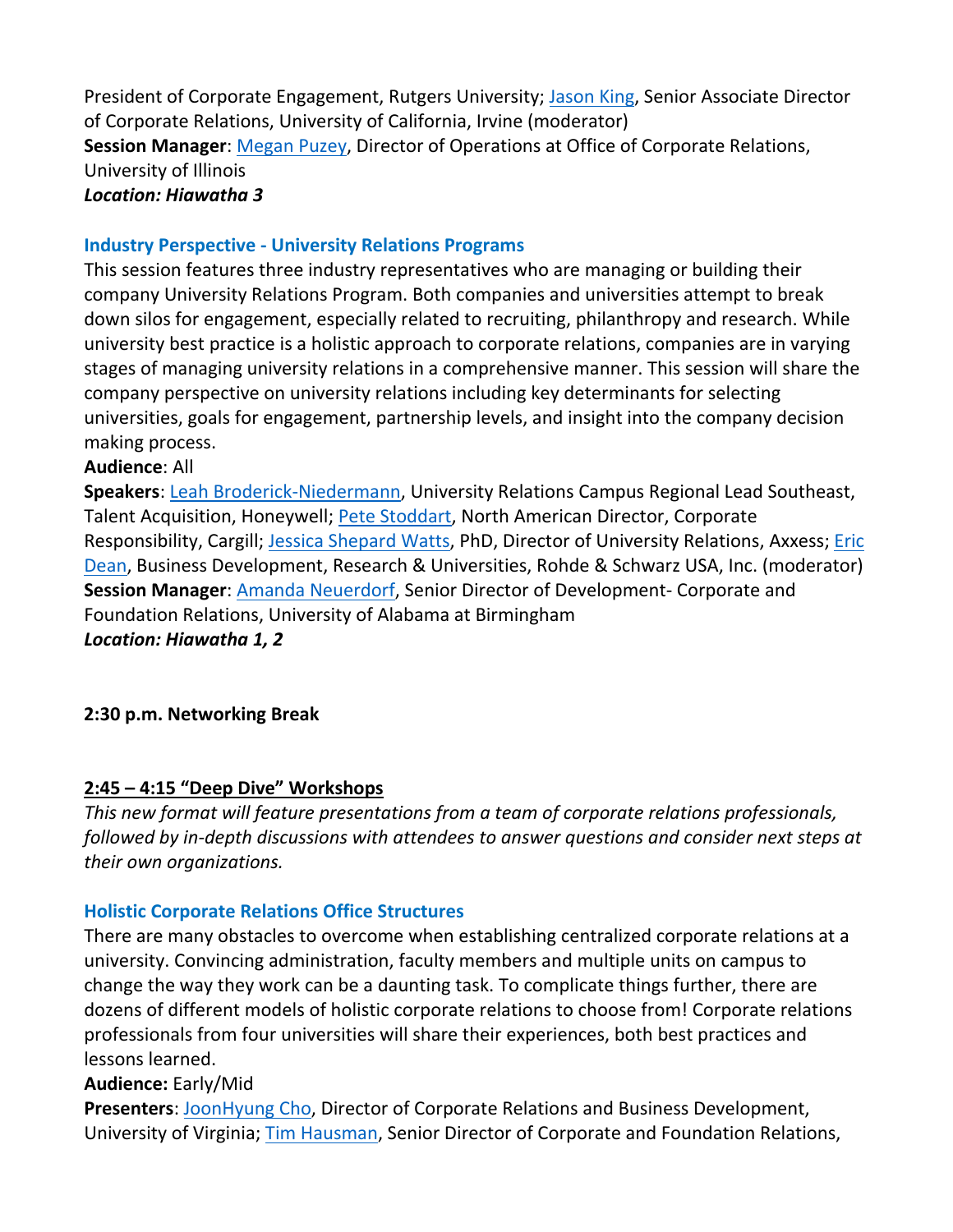University of Texas at El Paso; [Emily Kelton,](https://www.linkedin.com/in/emilymalatestakelton/) Assistant Vice President, Corporate & Foundation Relations and Office of Industry Relations, Colorado School of Mines; [David Ortendahl,](https://www.linkedin.com/in/davidortendahl/) Executive Director, Corporate Relations, Worcester Polytechnic Institute; [Michelle Dingwall,](https://www.linkedin.com/in/michelle-dingwall-922954b0/) Senior Development Officer, Corporate Relations, University of Wisconsin-Stout (moderator) *Location: Southern Pacific*

## **Become a Change Ally**

This interactive workshop will provide attendees with the basics of the change management by focusing on addressing individual needs to ensure successful organizational change. The goal of the session is breaking down these models through experiences and examples provided by attendees, prior to the session via Attendify. Change management methodology can be applied by participants with varying levels of experience and prepares individuals to lead up, down and horizontally by giving them tools to meet their colleagues where they are.

## **Audience:** All

**Presenters:** [Jill Abele,](https://www.linkedin.com/in/jilliandykhoff/) Senior Director of Corporate Engagement and Foundation Relations, Iowa State University Foundation; [Liz McAllister,](https://www.linkedin.com/in/elizabethcmcallister/) Director of Strategic Change Leadership, Iowa State University Foundation

## *Location: Zephyr*

## **Case Studies in Corporate Diversity**

This session will cover the holistic approach to building corporate partnerships while identifying critical areas of diversity and inclusion as they pertain to the following tenets: (1) Talent Pipeline Development, (2) Research Opportunities Around Equity & Disparities, and (3) Corporate & Community Collaborations.

## **Audience:** All

**Presenters:** [Anne Borchert,](https://www.linkedin.com/in/anne-borchert-654b036/) Associate Vice President, Corporate Relations & Strategic Projects, Case Western University; [Jen Cadman,](https://www.linkedin.com/in/jencadman/) Assistant Director of Corporate & Foundation Relations, Carnegie Mellon University; Breauna Marie Spencer, Director of Diversity, Equity, & Inclusion, Stanford University; [Anthony Peebles,](https://www.linkedin.com/in/tonypeebles/) Director of Diversity Advancement, Case Western University (moderator)

## *Location: Hiawatha 1, 2*

## **"The Job is Easy, the People Are Not" – 10 Smart Skills to Become Better People**

In Prof. Loredana Padurean's new book, she and her ASB/MIT Sloan co-authors bring yet another fresh perspective on rethinking the skills we need to thrive in today's unpredictable landscape and beyond. In a world where leaders are expected to be polymaths and Renaissance people, dividing people into 'generalists' or 'specialists' is not enough – leaders need to be technically, mentally, and emotionally competent.

## **Audience**: All

Presenter: **Professor Loredana Padurean**, Senior Associate Dean, Asia School of Business in collaboration with MIT Sloan School of Management.

**Facilitators**: [Alexa Hansen,](https://nam04.safelinks.protection.outlook.com/?url=https%3A%2F%2Fwww.linkedin.com%2Fin%2Falexahansen%2F&data=05%7C01%7Cdingwallm%40uwstout.edu%7C3abb7ddbc1f245edb2c808da4af7bad3%7Cb71a81a32f9543819b89c62343a66052%7C0%7C0%7C637904725112913082%7CUnknown%7CTWFpbGZsb3d8eyJWIjoiMC4wLjAwMDAiLCJQIjoiV2luMzIiLCJBTiI6Ik1haWwiLCJXVCI6Mn0%3D%7C3000%7C%7C%7C&sdata=cRh1xkpnW1vGmex2W03AcFEtpnWwhedM7HQUJMBixwo%3D&reserved=0) Executive Director, Strategic Partnerships, Carnegie Mellon University, TBD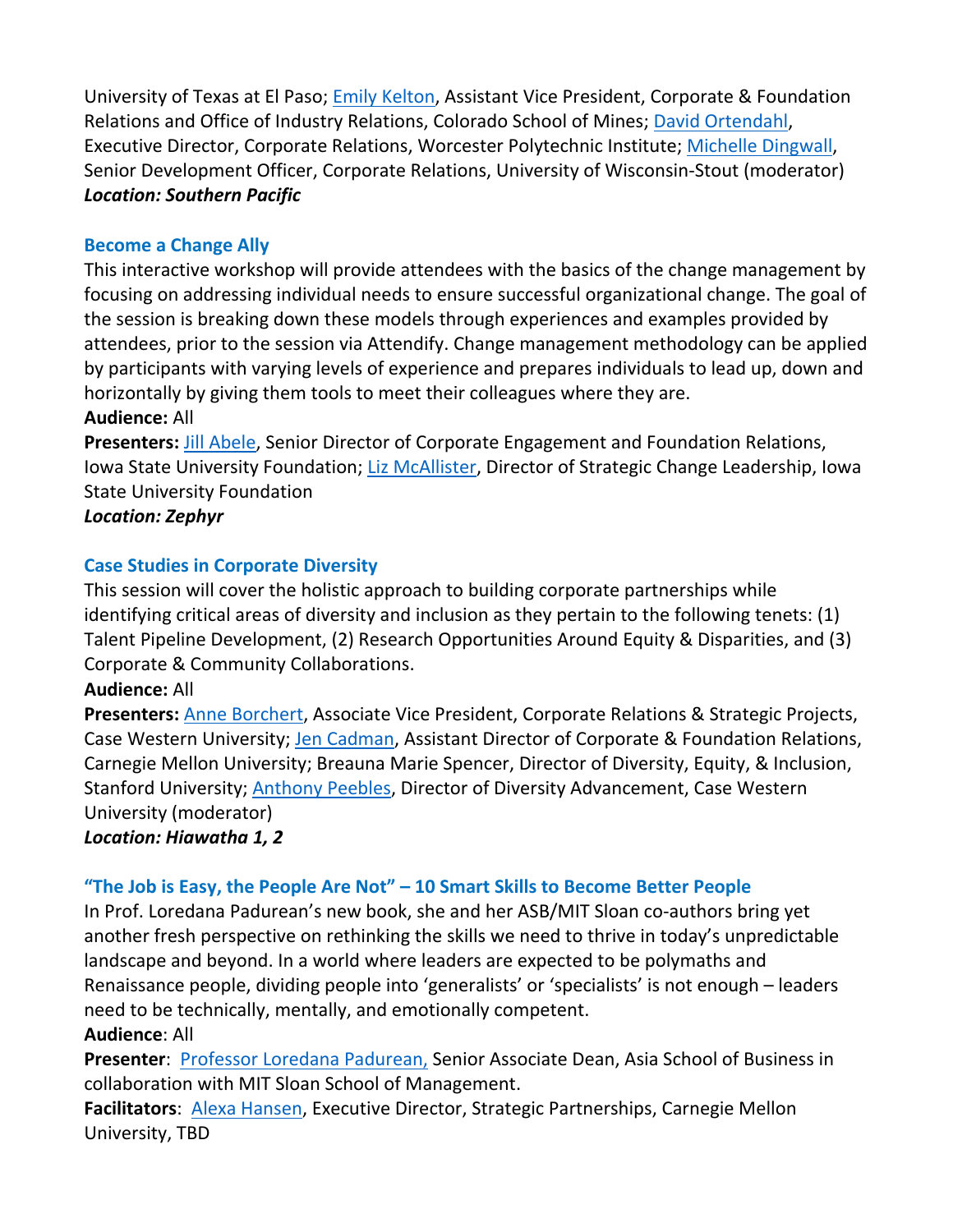*Location: Hiawatha 3*

**4:30 p.m. End** 

**6:00 – 8:00 p.m. Reception [Minneapolis Event Center](https://minneapoliseventcenters.com/)**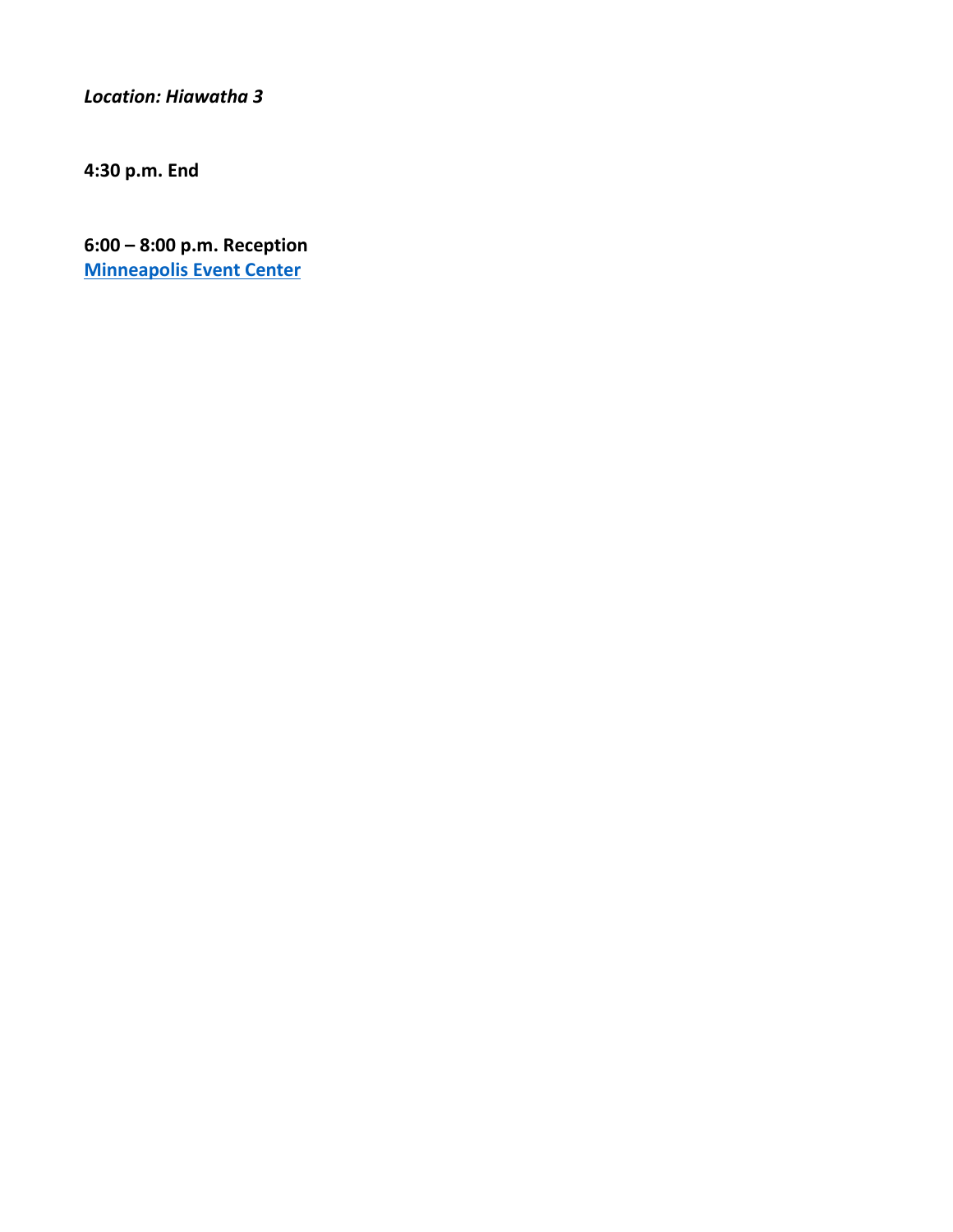## **Thursday, July 21**

## **7:00 a.m. Registration**

#### **7:30 a.m. Breakfast**

#### **8:00 a.m. NACRO Business Meeting & Strategic Plan Presentation**

NACRO Co-Presidents: [Barry Dickerson,](https://www.linkedin.com/in/barry-dickerson-88a53b38/) Managing Director of Corporate Relations, Office of Advancement, Gies College of Business, University of Illinois; [Charley Hasemann,](https://www.linkedin.com/in/charley-hasemann-04a6a81/) Associate VP for Innovation & Economic Development, Michigan State University Innovation Center Strategic Planning Chair: [David Ortendahl,](https://www.linkedin.com/in/davidortendahl/) Executive Director, Corporate Relations, Worcester Polytechnic Institute; Strategic Planning Vice Chair: [Joseph Huang,](https://www.linkedin.com/in/jhuangwithnmr/) Executive Director, Stanford University

*Location: Great Northern Ballroom*

#### **8:45 a.m. Networking Break**

#### **9:00 – 10:00 a.m. Concurrent Sessions**

#### **Best Practices and Efficient Strategies for Capstone Programs**

Capstone programs are a key component of university-industry partnerships in student engagement. While some universities organize these centrally within a college or unit, others are decentralized and less strategic. This session will outline some best practices and efficient strategies for creating, maintaining, marketing, and being more strategic with capstone programs to best satisfy both industry needs in solving real-world problems as well as providing effective experiential learning opportunities for students.

#### **Audience**: Early Career/All

**Presenters**: [JoonHyung Cho,](https://www.linkedin.com/in/joonhyungcho/) Director of Corporate Relations & Business Development, The University of Virginia; [Jason King,](https://www.linkedin.com/in/jason-king-4236544b/) Senior Associate Director of Corporate Relations, University of California, Irvine; [Megan Puzey,](https://www.linkedin.com/search/results/all/?keywords=megan%20puzey&origin=RICH_QUERY_SUGGESTION&position=0&searchId=ecd64e07-c10b-4712-a109-6a65062d5c3c&sid=4VL) Director of Operations at Office of Corporate Relations, University of Illinois (moderator)

**Session Manager**: [Megan Puzey,](https://www.linkedin.com/search/results/all/?keywords=megan%20puzey&origin=RICH_QUERY_SUGGESTION&position=0&searchId=ecd64e07-c10b-4712-a109-6a65062d5c3c&sid=4VL) Director of Operations at Office of Corporate Relations, University of Illinois

*Location: Zephyr*

## **Navigating Corporate Decision-Makers and Adapting Your Professional Persona Accordingly**

To close a corporate gift, a gift officer must be able to work at multiple levels within the prospect company. The ways of accessing, educating, engaging, and persuading employees in headquarters and executive offices are different from how best to interact with HR, tech transfer, product, program, or alumni in functional roles, yet sometimes it takes alignment and agreement of one and all to close a gift. Panel members from corporate partners at different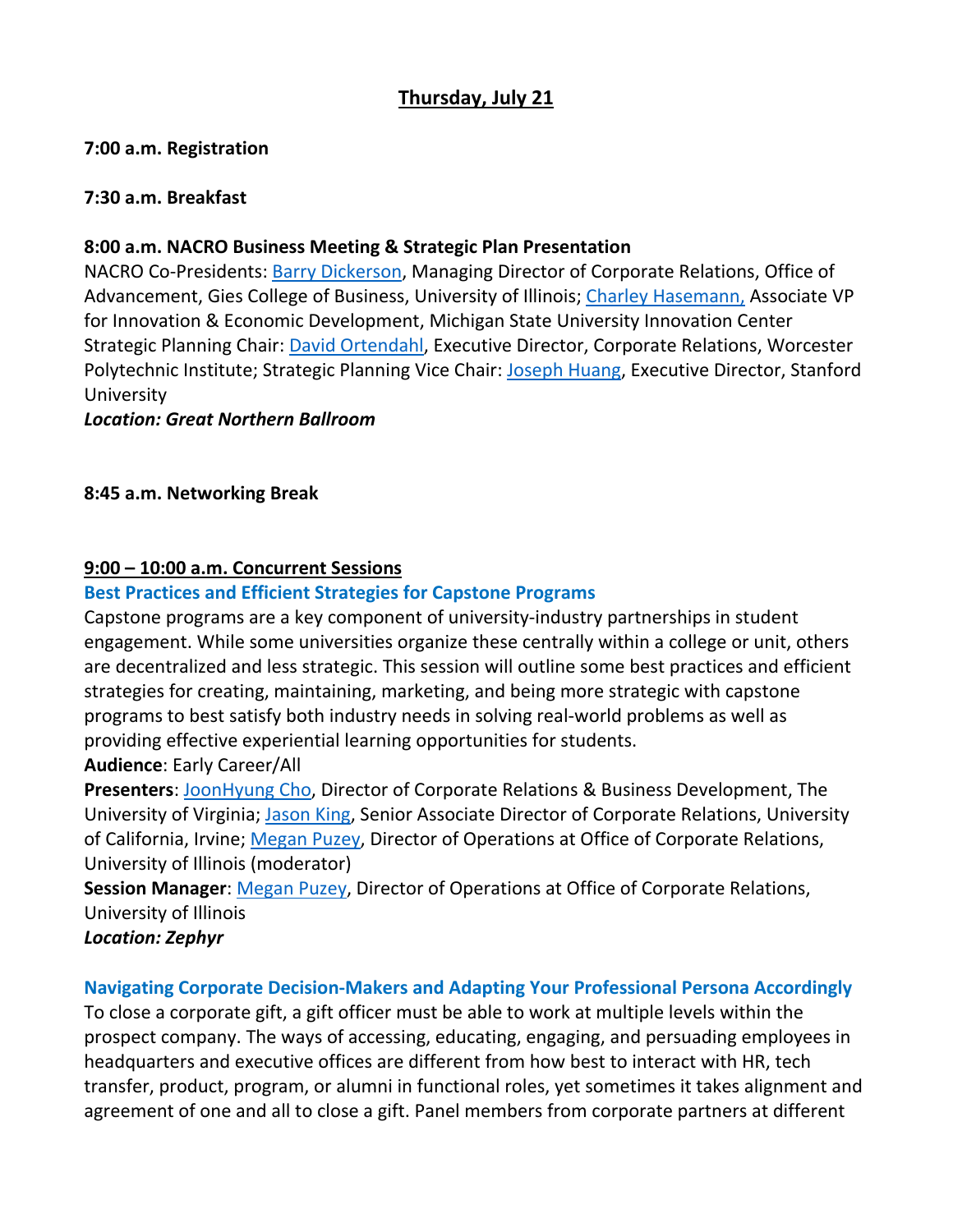levels and with different roles within their companies respond to questions about what they like and expect from corporate relations officers.

**Audience**: Mid-Career

**Presenters**: [Brian Ibsen,](https://www.linkedin.com/in/brianibsen/) Senior Director of Corporate and Foundation Relations, University at Buffalo; [Amy Klinke,](https://www.linkedin.com/in/amy-klinke-43660b4/) Associate Vice President for Business Engagement & Strategy, Carnegie Mellon University; [Brett Schreiner,](https://www.linkedin.com/in/brett-schreiner-ab789752/) Interim Director, Corporate & Foundation Relations, College of Science & Engineering, University of Minnesota; [Lauren Schroeder,](https://nam04.safelinks.protection.outlook.com/?url=https%3A%2F%2Fwww.linkedin.com%2Fin%2Flaureneschroeder%2F&data=05%7C01%7Cdingwallm%40uwstout.edu%7Ca047427348e14485e1f408da4e494601%7Cb71a81a32f9543819b89c62343a66052%7C0%7C0%7C637908373858661927%7CUnknown%7CTWFpbGZsb3d8eyJWIjoiMC4wLjAwMDAiLCJQIjoiV2luMzIiLCJBTiI6Ik1haWwiLCJXVCI6Mn0%3D%7C3000%7C%7C%7C&sdata=3fERwNZJwbKM9rBQuLClhff0mh9bUVepWlmpfNQ0yZ8%3D&reserved=0) Early Career Program Leader at nVent

**Session Manager:** *Priya Baboo*, Senior Director of Corporate & Industry Engagement, Penn State College of Engineering

*Location: Hiawatha 1, 2* 

## **Innovation Across the Spectrum: Perspectives on Industry-Academia Research Collaborations**

Industry-academia collaborations are increasingly a source of scientific innovation, but navigating these partnerships requires great mutual understanding. In this session, Halo CEO Kevin Leland will present a case study on Grants4Ag, an innovation initiative by Bayer Crop Science that funded 24 researchers at institutions globally.

The session will wrap up a Q&A session for both corporate relations and industry professionals alike to help bridge the gap by providing perspective from both sides of the conversation. **Audience:** Mid-Career

Presenters: [Zoe Gibson,](https://www.linkedin.com/in/zoecmgibson/) Head of Growth, Halo; [Kevin Leland,](https://www.linkedin.com/in/kmleland/) CEO/Founder, Halo; [Paige Novak,](https://www.linkedin.com/in/paige-novak-94829014/) Professor & Joseph T. and Rose S. Ling Chair in Environmental Engineering, Department of Civil, Environmental, and Geo- Engineering, University of Minnesota; [Mark Sweeney,](https://nam04.safelinks.protection.outlook.com/?url=https%3A%2F%2Fwww.linkedin.com%2Fin%2Fmarksweeney773%2F&data=05%7C01%7Cdingwallm%40uwstout.edu%7C26961de0a0ae4ec852da08da4e4606e2%7Cb71a81a32f9543819b89c62343a66052%7C0%7C0%7C637908359977679731%7CUnknown%7CTWFpbGZsb3d8eyJWIjoiMC4wLjAwMDAiLCJQIjoiV2luMzIiLCJBTiI6Ik1haWwiLCJXVCI6Mn0%3D%7C3000%7C%7C%7C&sdata=2KueFNhOAx%2FAtqUIHGPw%2BVC%2BOFNNi0LroMyoo6dT5Jw%3D&reserved=0) Product Manager, Oldcastle Infrastructure

**Session Manager**: [Kimberly Jacobs,](https://www.linkedin.com/in/kimfield/) Director of Engineering Extension & Outreach, University of Florida

*Location: Southern Pacific*

## **10:00 a.m. Networking Break**

## **10:15 – 11:15 a.m. Concurrent Sessions**

## **Leveraging Your Internal University Network to Drive Effective Corporate Engagement**

In this session, we will provide a cross-section of methods and interactions that have created successful engagements with companies from many sectors leveraging all that an institution of higher education has to offer by using specific examples and testimonials. **Audience:** Early Career/All

**Presenters**: [Katheryne Rehberg,](https://www.linkedin.com/search/results/all/?keywords=katheryne%20rehberg&origin=RICH_QUERY_SUGGESTION&position=0&searchId=d576ddd8-d804-478f-bd37-8f5057bc994b&sid=**%3A) Director, Business Development, Office of Corporate Relations, University of Illinois Urbana-Champaign; [Brandy Zamora,](https://www.linkedin.com/in/brandyzamora/) Executive Director, Office of Business Parnerships, Indiana University; [Brendan McGinty,](https://www.linkedin.com/in/brendanmcginty/) Director of Industry, National Center for Supercomputing Applications, University of Illinois Urbana-Champaign (moderator)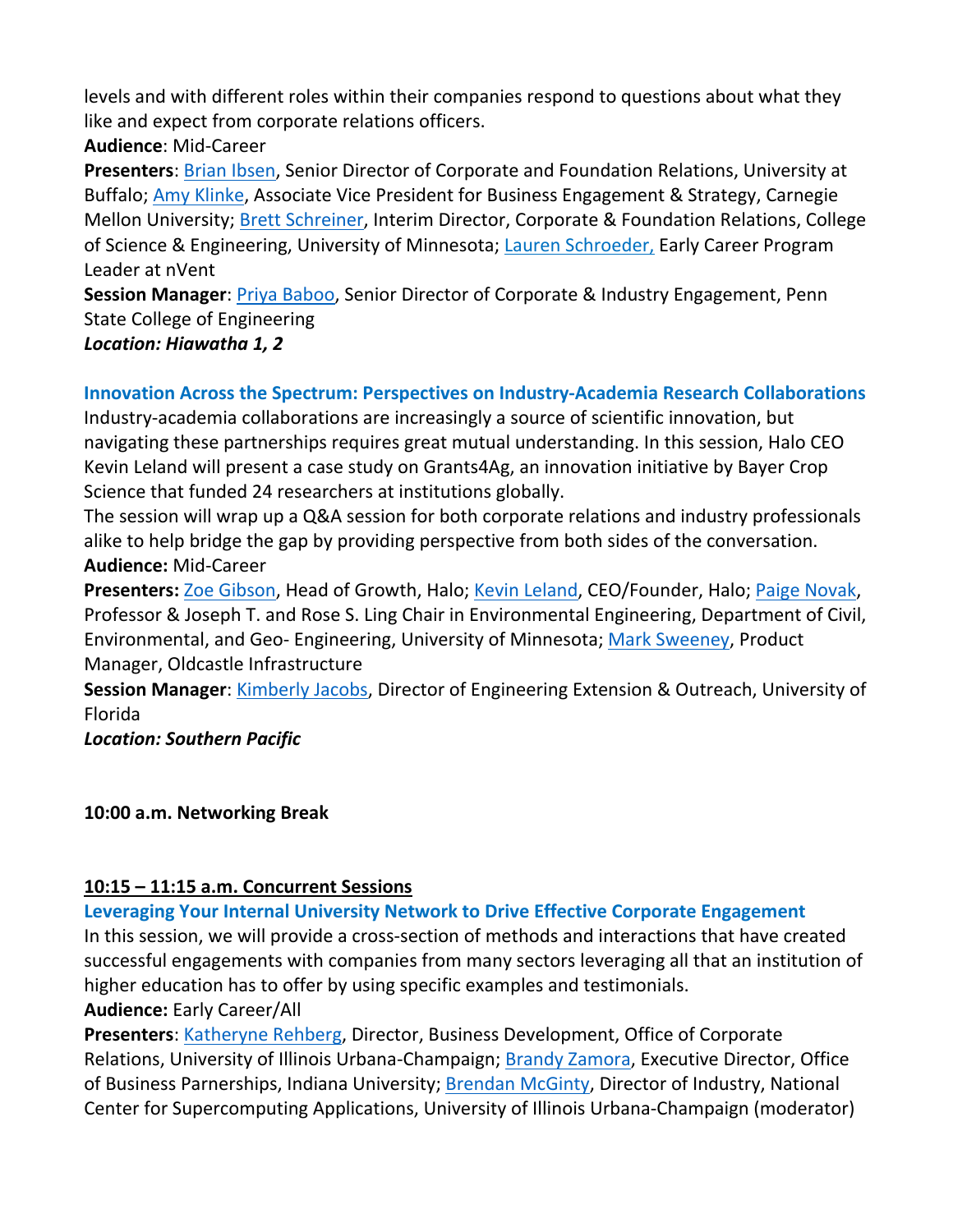**Session Manager**: [Adam Bear,](https://www.linkedin.com/in/adamjbear/) Stewardship Coordinator, Office of Corporate Relations, University of Illinois *Location: Hiawatha 1, 2* 

## **Full Circle Engagement with Influential Industry Alumna**

Women are changing the face of philanthropy. At Bethel University, we've leaned into this core demographic by engaging alumnae full circle as philanthropic donors, career mentors and network expanders through an innovative women in leadership program, "The 25". From the premise "You can't be what you can't see," The 25 exposes students to speakers, mentors, resources, and experiences that highlight highly successful women across industries. This unique inter-generational combination empowers female students and establishes powerful connections among successful women while deepening constituent engagement with Bethel. Join us for this session to hear from a group of alumnae who are funding the program because of their desire to help young women better position themselves for success. **Audience**: Advanced

Presenters: **Becca Hoeft**, Chief Brand Officer, Sunrise Banks; **Jeanne Osgood**, Chief of Staff, Bethel University; [Kristi Piehl,](https://www.linkedin.com/in/kristipiehl/) Founder & CEO, Media Minefield; [Andrea Schilling,](https://www.linkedin.com/in/andrea-schilling-a7040b9/) Senior Managing Director, Varde Partners; [Heather Richards,](https://www.linkedin.com/in/heatherrichards/) Executive Director of "The 25", Bethel University

**Session Manager**: [Pam Buchanan,](https://www.linkedin.com/search/results/all/?keywords=pamela%20buchanan&origin=RICH_QUERY_SUGGESTION&position=0&searchId=450529d1-70e0-4b45-8b3e-a0ad3ddee806&sid=%2CT%3A) Senior Corporate & Foundation Relations Officer, Bethel University

## *Location: Zephyr*

## **Enhancing Corporate-University Relations Through Place-Based Partnerships**

Corporate-university relations are enhanced through place-based partnerships facilitated by university research parks, innovation districts and regional technology hubs. Learn strategies and best practices to create opportunities for large and small corporations to locate near campus to create broader corporate partnerships, enhance philanthropic donations, and create communities of innovation around university anchor institutions. Information will include: best practices for building long term, place-based university-industry partnerships, role of involving students in enhancing corporate partnerships, strategies for finding university champions for corporate partnerships in the faculty and administration, developing and financing facilities for university/industry incubators, accelerators and research parks. **Audience**: Mid-Career

**Presenters:** [Brian Darmody,](https://www.linkedin.com/in/brian-darmody-9b794a3/) Chief Strategy Officer, Association of University Research Parks, TBD

**Session Manager:** [JoonHyung Cho,](https://www.linkedin.com/in/joonhyungcho/) Director of Corporate Relations and Business Development, University of Virginia

*Location: Southern Pacific*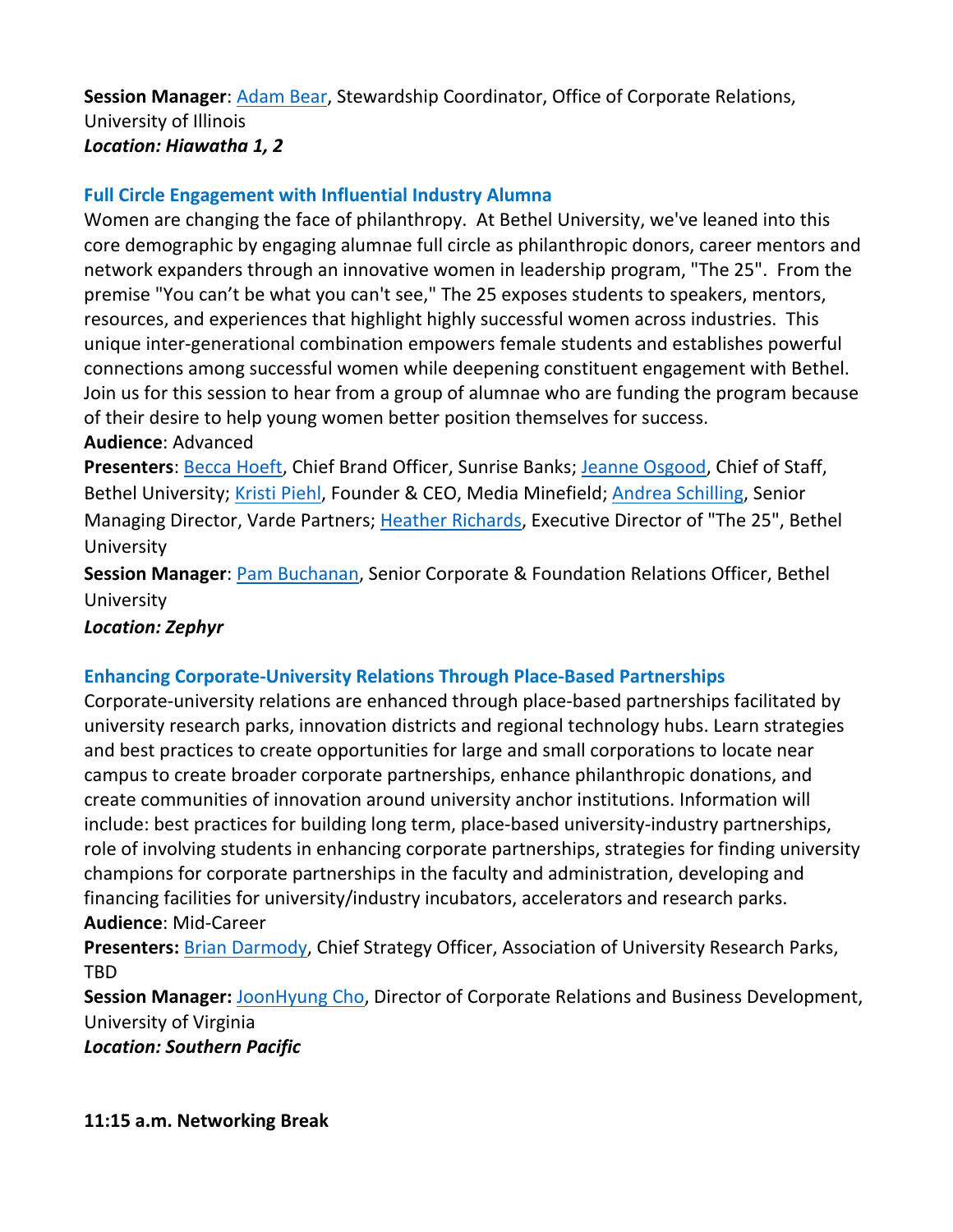**11:30 a.m. – 1:00 p.m. Lunch, Awards, & Keynote Leadership in DEI** Dr. Monic Behnken, Iowa State University *Location: Great Northern Ballroom*

**1:00 p.m. Networking Break**

## **1:15 – 2:15 p.m. Concurrent Sessions**

#### **Executive Engagement in Corporate & Foundation Relations**

Corporate & Foundation Relations (CFR) Officers serve as a master coordinator and translator, finding areas of alignment between company/foundation priorities and university areas of excellence. University Presidents, VP's and Deans play an integral role in CFR work. Geared towards new professionals, this session provides best practices and strategies for engaging university executives with companies and foundations. Topics will include: how and when to engage university leadership in CFR, managing prospects for leadership, and reflection on successes and challenges

**Audience**: Mid-Career

Presenters: **Shawn Farrell**, Assistant Vice President of Corporate and Foundation Engagement, University of Texas at San Antonio; [Anissa Mahone,](https://www.linkedin.com/in/anissa-mahone-7012a03/) Director of Corporate Engagement, University of Texas at San Antonio

**Session Manager**: [Wendy Schlesinger,](https://www.linkedin.com/in/wendyschlesinger/) Executive Director, Corporate & Foundation Relations, St. Louis University

*Location: Southern Pacific*

## **How to Acquire Funding for DEI-Focused University Programs & Initiatives**

The objective of this panel discussion is to offer an opportunity for industry and academic professionals to both learn and discuss how they secured financial funding from external organizations for their educational institutions. More specifically, the dialogue will feature the process behind pitching diversity-focused programs and initiatives to external organizations. In addition, the panel will discuss tips and tricks regarding how academic professionals can best prepare their pitches for external organizations. This case study will feature 1-2 organizations to provide an in-depth analysis regarding how to acquire funding.

#### **Audience**: Early Career/All

**Presenters**: [Emily Kelton,](https://www.linkedin.com/in/emilymalatestakelton/) Assistant Vice President, Corporate & Foundation Relations and Office of Industry Relations Colorado School of Mines; [Anthony Peebles,](https://www.linkedin.com/in/tonypeebles/) Director of Diversity Advancement, Case Western University; Breauna Spencer, Director of Diversity, Equity, and Inclusion, Stanford University

**Session Manager**: [Thomas Manshack,](https://www.linkedin.com/search/results/all/?keywords=thomas%20manshack&origin=RICH_QUERY_SUGGESTION&position=0&searchId=83dbd4ec-0d7d-4b4d-9d59-61e8538794df&sid=DSd) Associate Director of Corporate & Foundation Relations, North Carolina State University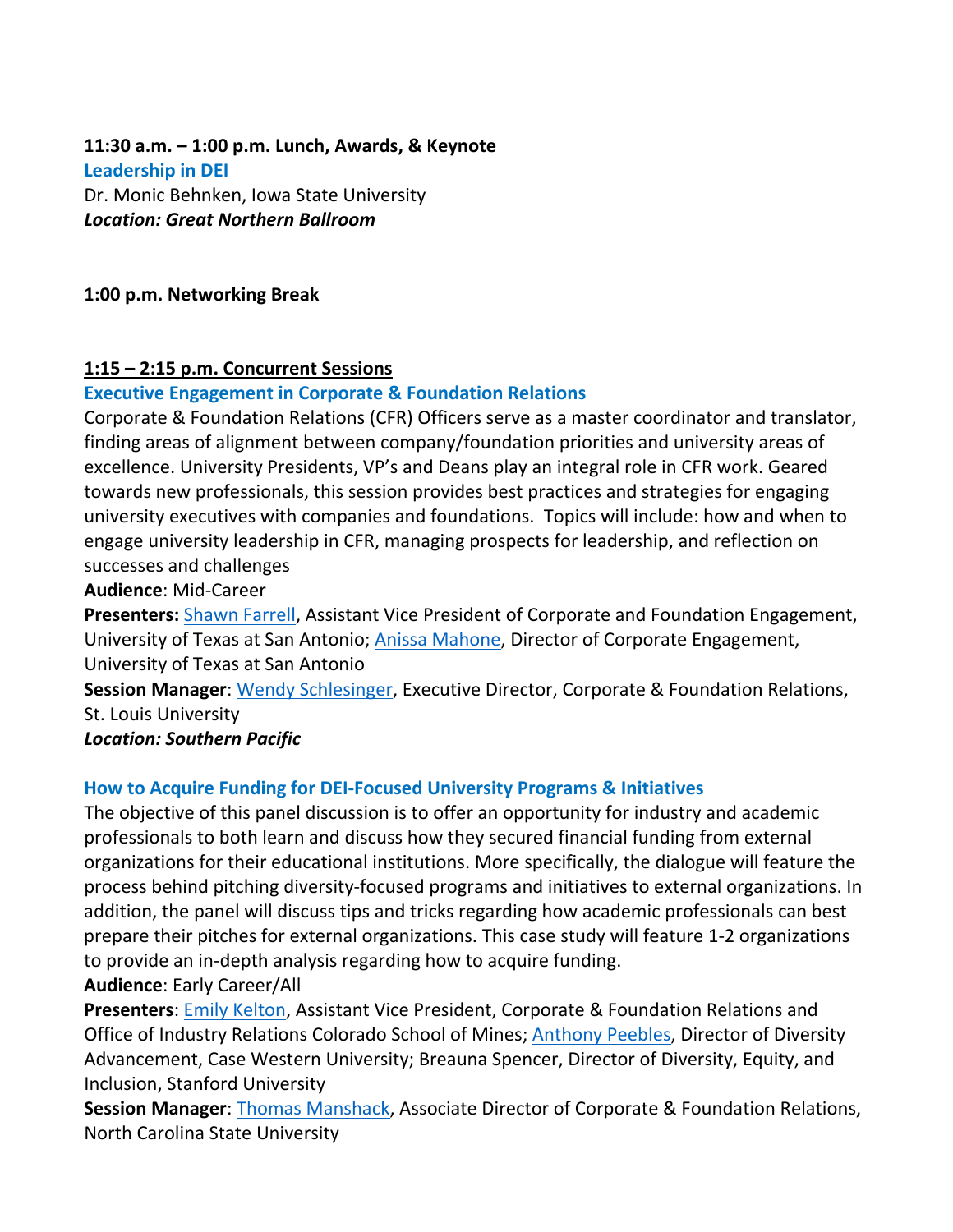#### *Location: Hiawatha 1, 2*

#### **University Research 201**

As a follow up to the December 2021 NACRO webinar, University Research 101: Understanding how research plays a role at your institution and perfecting your elevator pitch to get industry in the door, this panel of university research leaders will give insight into their relationships with industry and corporate relations. Topics will include the responsibilities of the panelists; how they connect with industry in sponsored and applied research and tech transfer. The panel will also share best practices for corporate relations officers when working with research faculty and leadership.

## **Audience**: Early Career/All

**Presenters**: [Charley Hasemann,](https://www.linkedin.com/in/charley-hasemann-04a6a81?miniProfileUrn=urn%3Ali%3Afs_miniProfile%3AACoAAABHuDoBuvlFIrtrbmEZU2iDmRVCayB30b4&lipi=urn%3Ali%3Apage%3Ad_flagship3_search_srp_all%3BboIoJyO9RT2fqgZZh0fKfQ%3D%3D) Associate VP for Innovation & Economic Development, Michigan State University Innovation Center; [Jim Reecy,](https://www.linkedin.com/in/james-reecy-900a7720?miniProfileUrn=urn%3Ali%3Afs_miniProfile%3AACoAAARt41AB1RKTWOScQvOopychMTkBLXc7zyI&lipi=urn%3Ali%3Apage%3Ad_flagship3_search_srp_all%3BNUSCldHuTFuXJzQdt%2By8NA%3D%3D) Associate VP of Research, Iowa State University; [John Garnetti,](https://www.linkedin.com/in/john-garnetti-863b9833/) Managing Director, UW-Madison Office of Business Engagement; [Clay Christian,](https://www.linkedin.com/in/claibornemchristian?miniProfileUrn=urn%3Ali%3Afs_miniProfile%3AACoAABpuo-UBBY6EmGykyzVSyMeqNkzqjfxz3qU&lipi=urn%3Ali%3Apage%3Ad_flagship3_search_srp_all%3BKkHkqv3zR3Si5YvTCXA5Kg%3D%3D) Director of Business Development; Interim Director, Commercialization Intelligence and Assessment, Tulane University (moderator) **Session Manager**: [Mark Boeck,](https://www.linkedin.com/in/mark-boeck-5a055a3a/) Senior Executive Director, Corporate Engagement & Foundation Relations, Iowa State University *Location: Zephyr*

## **2:15 p.m. Networking Break**

## **2:30 p.m. Affinity Groups**

Facilitated discussions among small groups of peers, divided by types of roles: Career Services Development/Advancement (Enrollment >30,000) Development/Advancement (Enrollment <30,000) General Corporate Engagement (Enrollment >30,000) General Corporate Engagement (Enrollment <30,000) Research Academic (including capstones)

## **3:30 p.m. Networking Break**

## **3:45 – 4:45 p.m. Concurrent Sessions**

## **Using Trello as a Customer Relations Management Tool versus Salesforce**

In Salesforce too expensive, too difficult, or too rigid for your team's needs? Trello, combined with add-ons like Google Drive, may be a solution for a small team. We will demonstrate how